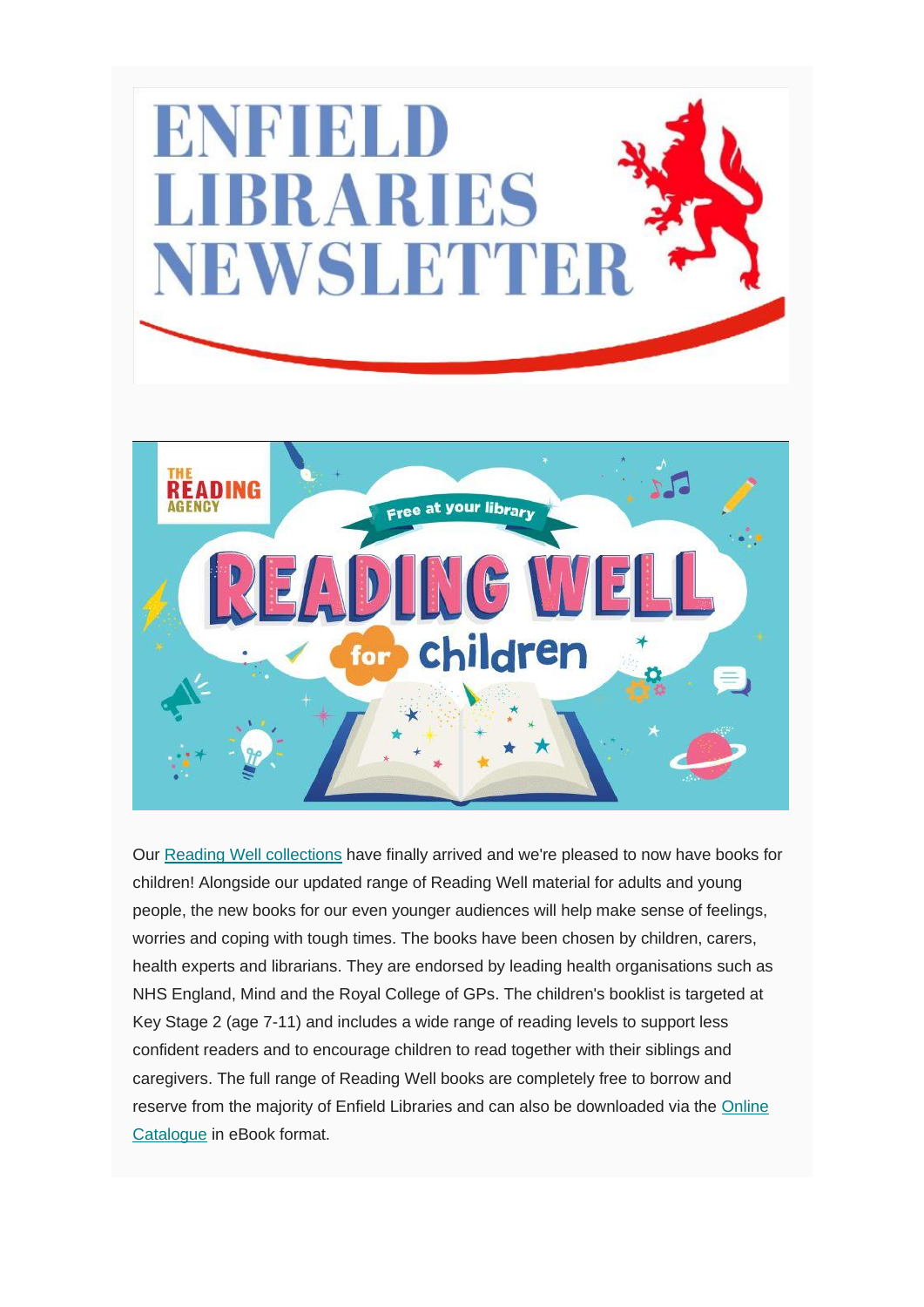## OVER 50's OB CLUB Every Tuesday & Wednesday 10am-1pm **WE ARE HERE TO SUPPORT YOU** Do you live in the Borough of Enfield? Are you looking for work and need help?

Do you need help looking for work? The [Job Club](https://www.instagram.com/enfieldjobclubs/?hl=en) is based at Enfield Town library on Tuesdays and Edmonton Green library on Wednesdays, between 10am-1pm. With access to fast internet and Microsoft Office, support officers will help Enfield residents with job searching, creating and updating a CV, technology support and online courses. At the Job Club, you can also get help with interview techniques, confidence building and updating Universal Credit. If you are interested in gaining first-hand work experience, the Job Club may also be able to help you find a voluntary placement. The sessions are open to walkins so booking is not mandatory. If you'd like to get in contact with the Job Club, you can email JobClub@EnfieldOver50sForum.org.uk or call 07849567394.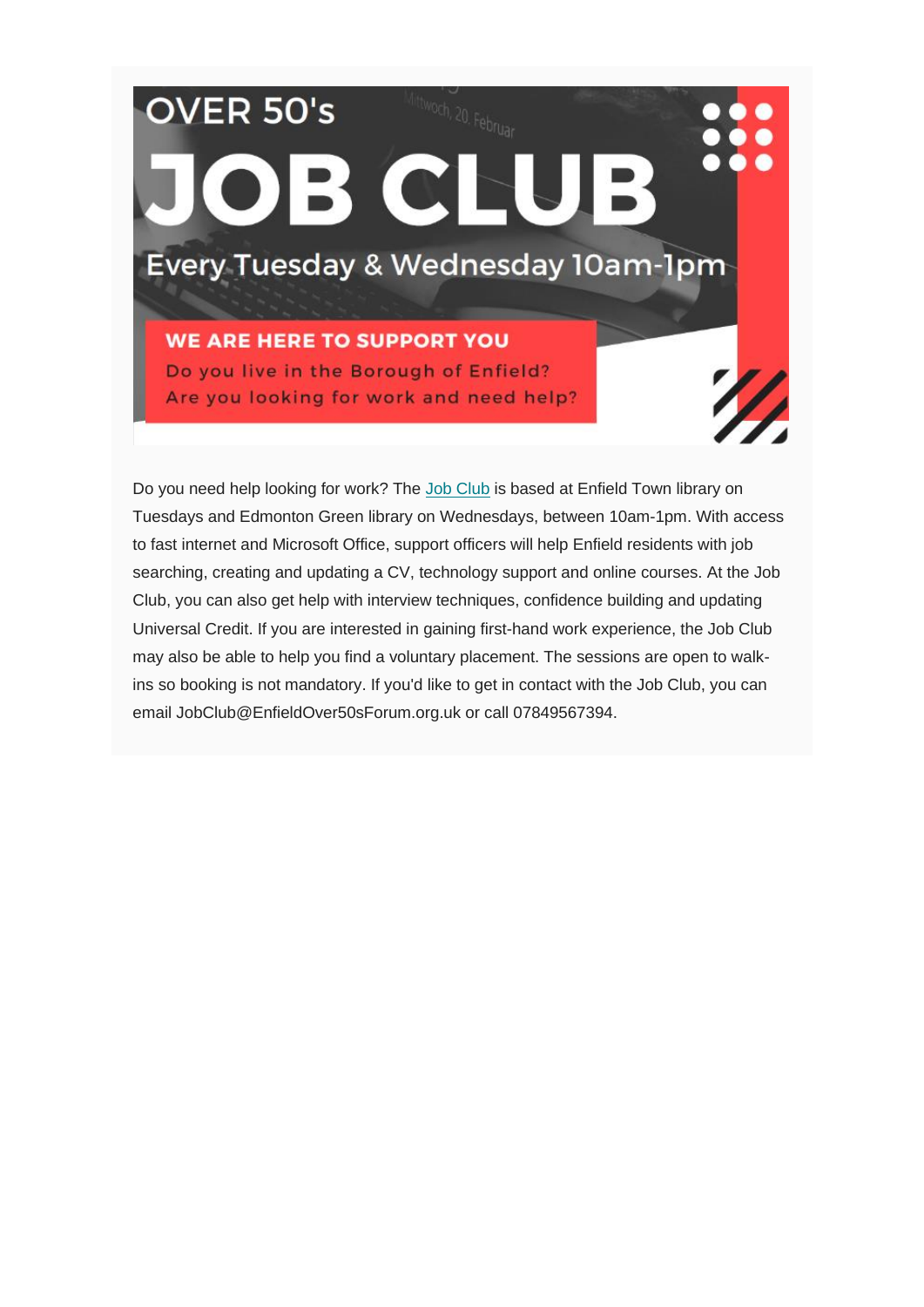

Free weekly health check-ups throughout May for #GRT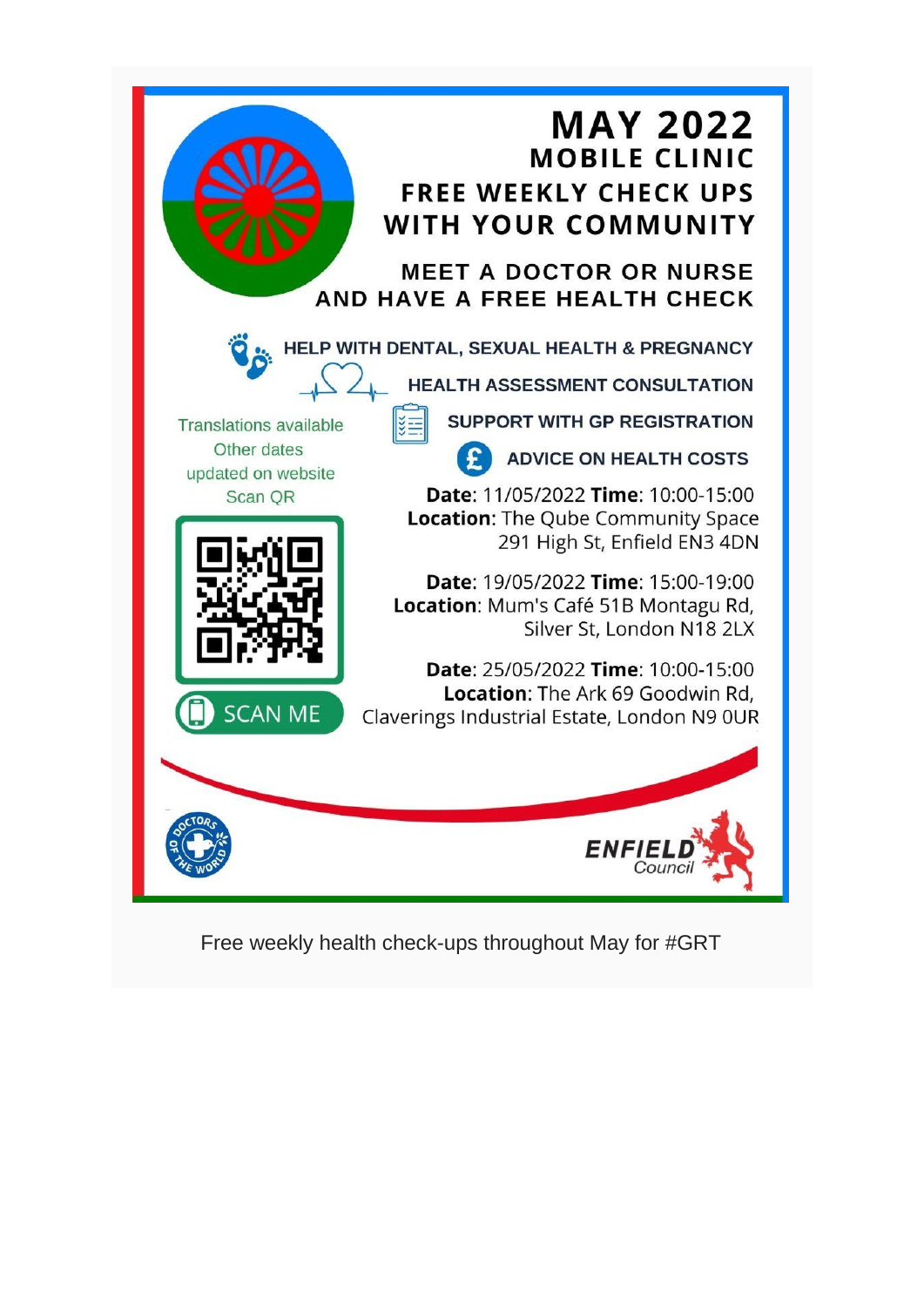

The booklist for the [Big Jubilee Read](https://readinggroups.org/big-jubilee-read) has been announced! The campaign celebrates writing from across the Commonwealth by sharing 70 great reads from Her Majesty Queen Elizabeth II's 70-year reign. With ten books for each of the last seven decades, the initiative will be delivered with public libraries, reading groups, publishers, bookshops, and authors – everyone! It will use the proven power of reading to unite the public around the shared stories that define our social and cultural heritage. See the full booklist at [bbc.co.uk/arts](https://www.bbc.co.uk/programmes/articles/2Ynpj933DJ2YG5nsMS6fn8k/a-literary-celebration-of-queen-elizabeth-iis-record-breaking-reign) and find resources for your reading group at readinggroups.org.



Enfield Libraries have a range of meeting rooms and promotional spaces for hire. These facilities are ideal for meetings, exhibitions, training, tutoring, art classes and community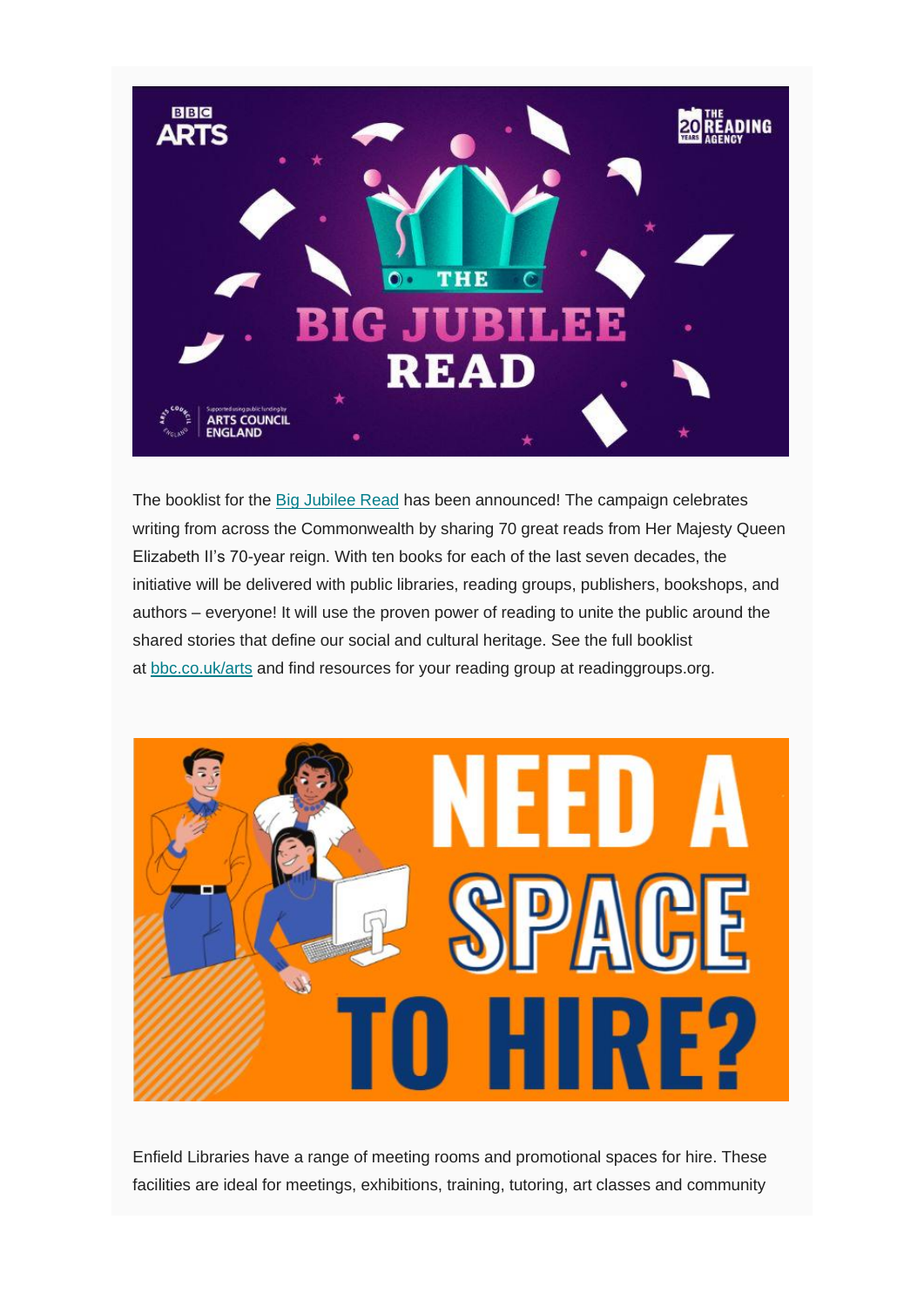activities. We also have new private office space to hire in Edmonton Green library and shared office spaces to rent in other premises, which are perfect to enable new businesses to get off the ground. All library spaces have access to Wi-Fi, toilet facilities, tables and chairs. Additional facilities are available to hire including; kitchenettes, flipcharts and projectors and screens. Prices for our community rooms start from £15.50 per hour during opening hours. All our libraries are available to hire out of hours, with pricing available on request. We are currently looking for long term partners to share our spaces too, so if you're interested, please head over to [Enfield Libraries -](http://www.enfield.gov.uk/services/libraries/library-meeting-rooms-for-hire) Meeting Rooms for contact information.



## Whatever your experience with poetry, join People with Voices for an enriching poetry jam session on Saturday 7th May.

*We are sending you this email because you subscribed to it either electronically or at one of our libraries. You can unsubscribe at any time by simply emailing us back and asking to be removed, or by asking in any library. We will delete your data immediately, followed by sending you a confirmation that we have removed you.*